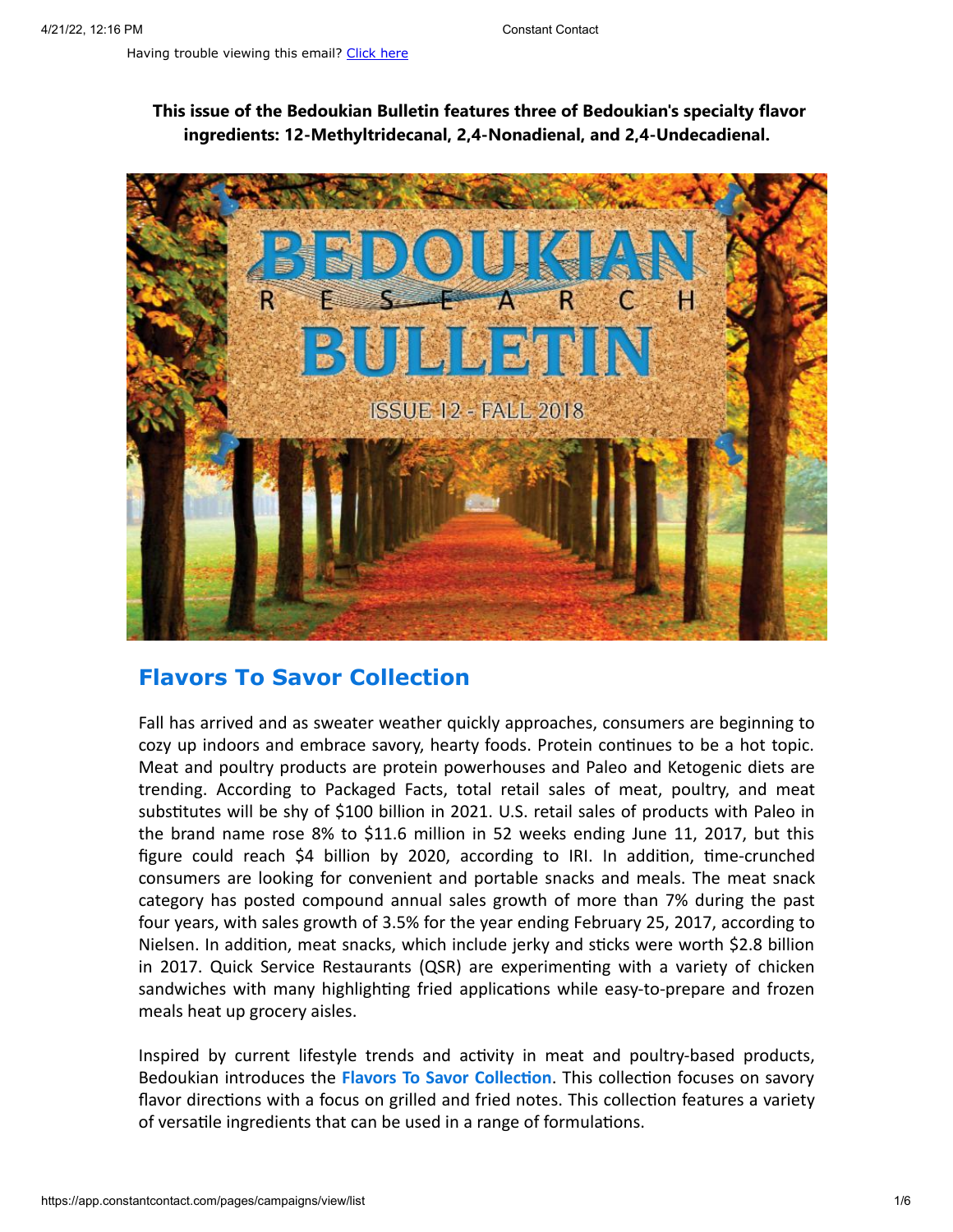# Bedoukian **[12-Methyltridecanal](https://search.bedoukian.com/flavorfragrance/ff_product.asp?method=POP&id=284MCT)** (BRI 284MCT)



**Beef** and **poultry** snacks are beefing up as consumers are looking to incorporate more protein in their diet. Fueled by Paleo and Ketogenic diets, there's been a variety of activity in meat bars and chips.

**Simply Snackin** offers a four sku line of dried chicken breast snacks made with dried fruit, vegetables, and savory spices that are "smoked and leisurely roasted." The snack bars are offered in: **Chicken Breast with Black Bean Salsa**, **Chicken' N Cherries with BBQ**, **Italiano Chicken with Romano**, and **Teriyaki Chicken Breast with Mangos** varieties. In Canada, **GreenSpace Brands** introduced **Meatbar™**, a premium meat-based snack in three flavors: **Original**, **Sriracha**, and **Sweet & Savory**. **Chef's Cut Mini Sticks** are new jerky snacks available in two varieties: **Original Smokehouse** (beef & pork) and **Barbecue** (chicken).

**Wilde** recently launched **Chicken Chips**, which are lightly crisped chicken breasts combined with cassava root tapioca flour and seasonings. Chicken Chips are available in four flavors: **Barbecue**, **Buffalo**, **Jalapeño**, and **Sea Salt & Vinegar**. **Gone Rogue® High Protein Chips** are self-described as "[chips that] combine the crunchiness of a potato chip with the protein-rich benefits of jerky." The single-serve packages come in six flavors: **Applewood Smoked Ham**, **BBQ Flavored Chicken**, **Buffalo Style Chicken**, **Chicken Bacon**, **Honey Mustard Ham**, and **Teriyaki Chicken**. **Tyson Innovation Labs**, introduced **Yappah**, a brand of protein crisps made from "rescued and upcycled vegetables and grain-based ingredients." To make Yappah's flavors, Tyson provides chicken breast trim that is blended with rescued vegetable purée or spent grain from Molson Coors Brewing Co. There are four flavors: **Chicken Carrot Curry**, **Chicken Celery Mojo**, **Chicken IPA White Cheddar**, and **Chicken Sunshine Shandy Beer**.

In the QSR segment, **Wendy's** introduced **The Harvest Chicken Salad**, which features sliced grilled chicken, diced red and green apples, brown sugar walnuts, dried cranberries, feta cheese and applewood smoked bacon topped with an apple cider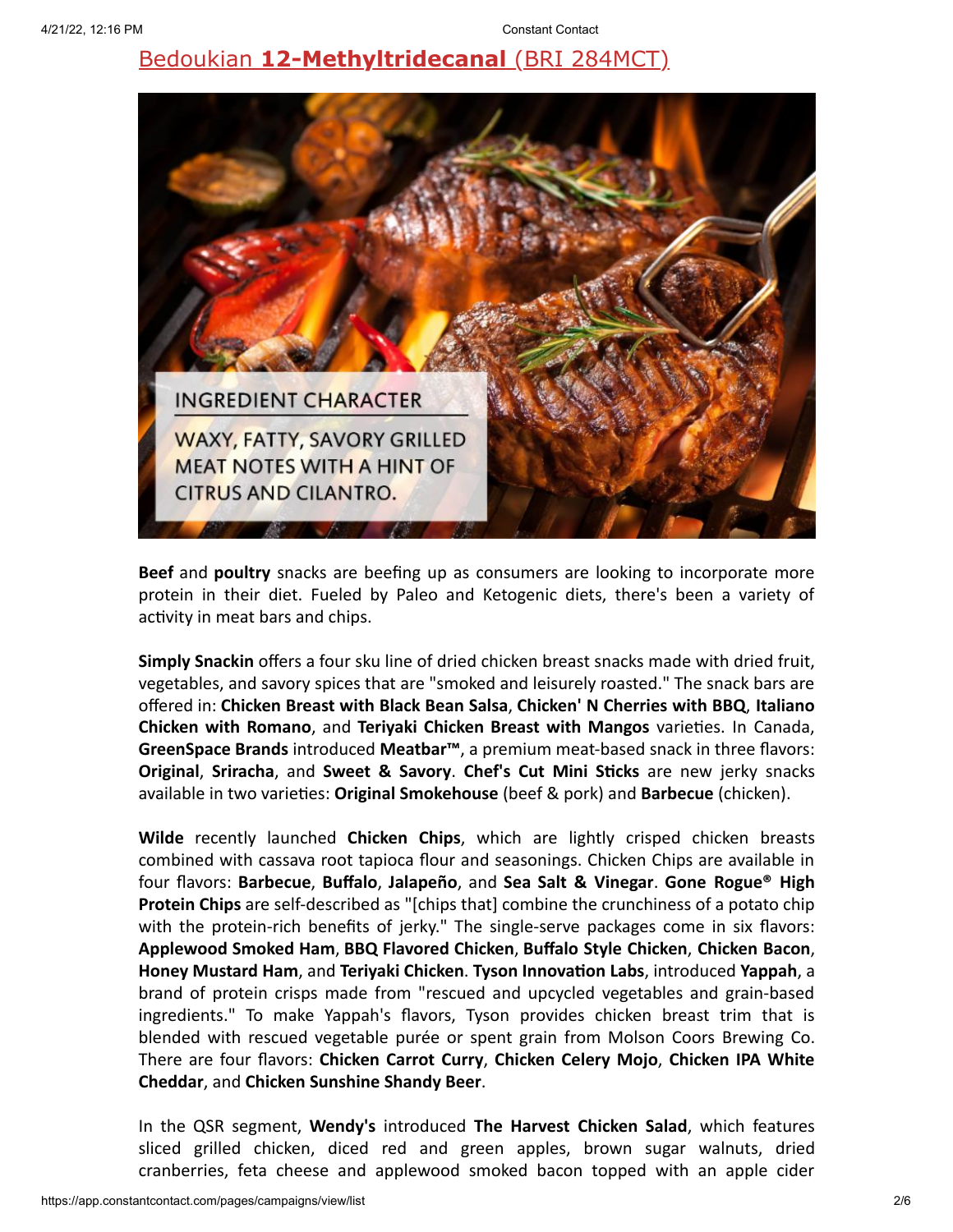vinaigrette dressing. **Chick-fil-A** added a **Spicy Chilled Grilled Chicken Sub** to its menu. The sandwich features a boneless spicy chicken breast marinated with Chick-fil-A's blend of seasonings and served chilled on a multigrain baguette with pepper jack cheese, baby greens, and sliced tomatoes.

**DID YOU KNOW?** Bedoukian's **[12-Methyltridecanal](https://search.bedoukian.com/flavorfragrance/ff_product.asp?method=POP&id=284MCT)** is excellent at capturing naturalistic, fatty nuances used to enhance the grilled meat character found in a variety of savory products, such as tallow, chicken, and beef. It is also great for broths and stews, adding an authentic hearty character - creating a fuller, more desirable taste. **Serious about your savory formulas? Give Bedoukian's 12-Methyltridecanal a try!**

**[CLICK HERE](mailto:customerservice@bedoukian.com?subject=Bedoukian%20Bulletin%20-%20Fall%202018&body=Hello%2C%0A%0AI%20would%20like%20to%20request%20free%20samples%20of%20each%20product%20advertised%20in%20the%20Fall%202018%20Bedoukian%20Bulletin!) FOR A SAMPLE**

## Bedoukian **[2,4-Nonadienal FCC](https://search.bedoukian.com/flavorfragrance/ff_product.asp?method=POP&id=363)** (BRI 363)



For time-crunched consumers, brands are launching easy-to-prepare savory chicken and beef meals and snacks.

**StarKist®** dropped **Chicken Creations™** ready-to-eat pouches, the brand's first foray outside of seafood. The line features premium white chicken in four flavors: **Bold Buffalo Style**, **Chicken Salad**, **Ginger Soy**, and **Zesty Lemon Pepper**. **Carl Buddig & Company** and **Kingsford**, the well-known charcoal brand, partnered to create a line of Kingsford branded pre-cooked ribs and barbecue entrees. The 14 sku line features pork, beef and chicken varieties that highlight a hardwood, slow-smoked taste. To make Crock-Pot cooking even easier, **Crock-Pot** crafted a line of mealtime solutions that highlight spice blends and seasonings. Consumers just need to add a protein and other readily available ingredients such as water, butter or milk. There are seven varieties: **Beef Burgundy**, **Beef**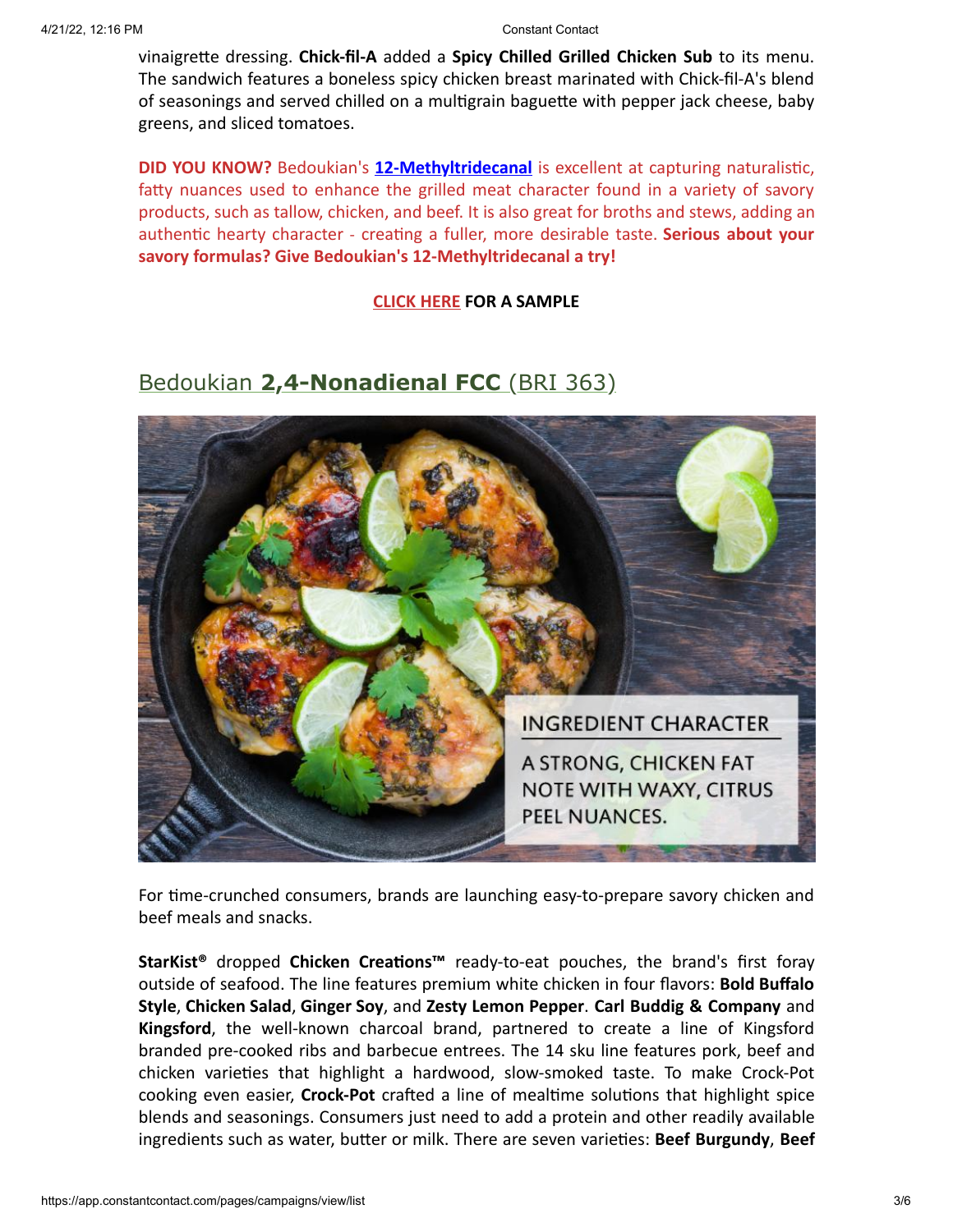## **Chili**, **Chicken Cacciatore**, **Chicken & Dumplings**, **Chicken Marsala**, **Jambalaya**, and **White Chicken Chili.**

There has been a hotbed of activity in the frozen aisle. According to IRI, the multi-serve frozen dinners/entrees, posted a 3.69% dollar sales gain to just more than \$2 billion in the 52 weeks ending December 3, 2017. **Tyson** recently released a frozen meal kit line in nine varieties: **Chicken Pomodoro**, **Citrus Roasted Chicken**, **Crispy Adobo Chicken**, **Four Cheese Chicken & Broccoli Pasta**, **Lemon Parmesan Chicken**, **Roasted Ginger Chicken**, **Seasoned Steak Fillets with Mushrooms**, **Sweet Chipotle Chicken & Vegetable Hash**, and **Tomato Herb Chicken & Vegetable Pasta**. In addition, **Buffalo Style Ranch Chicken**, **Cheddar Bacon Ranch Chicken**, and **Pepperoni Mozzarella Chicken** are new flavors to join **Tyson's Any'tizers**® line. **Stouffer's** launched the **Urban Bistro** collection of eight single-serve, culinary-inspired meals. **Beer Glazed Meatballs** is described as beef meatballs simmered and reduced in Black Forty Beer Co.'s Truck Stop Honey Brown Ale while **Kentucky Bourbon Glazed Chicken** is grilled white meat chicken and pecans in a bourbon sauce with roasted sweet potatoes. **Chicken & Cheddar Grits** features grilled white meat chicken, carrots and green beans in an herb sauce over cheesy grits and red quinoa.

**DID YOU KNOW?** Bedoukian's **[2,4-Nonadienal FCC](https://search.bedoukian.com/flavorfragrance/ff_product.asp?method=POP&id=363)** is great for adding body and rounding out flavors in a variety of savory applications. In addition to its savory character, Bedoukian's 2,4-Nonadienal FCC is useful for adding waxy, peel notes to citrus flavors, especially orange and tangerine. **Want to warm up your formulas? Give Bedoukian's 2,4-Nonadienal FCC a go!**

### **[CLICK HERE](mailto:customerservice@bedoukian.com?subject=Bedoukian%20Bulletin%20-%20Fall%202018&body=Hello%2C%0A%0AI%20would%20like%20to%20request%20free%20samples%20of%20each%20product%20advertised%20in%20the%20Fall%202018%20Bedoukian%20Bulletin!) FOR A SAMPLE**



## Bedoukian **[2,4-Undecadienal](https://search.bedoukian.com/flavorfragrance/ff_product.asp?method=POP&id=365)** (BRI 365)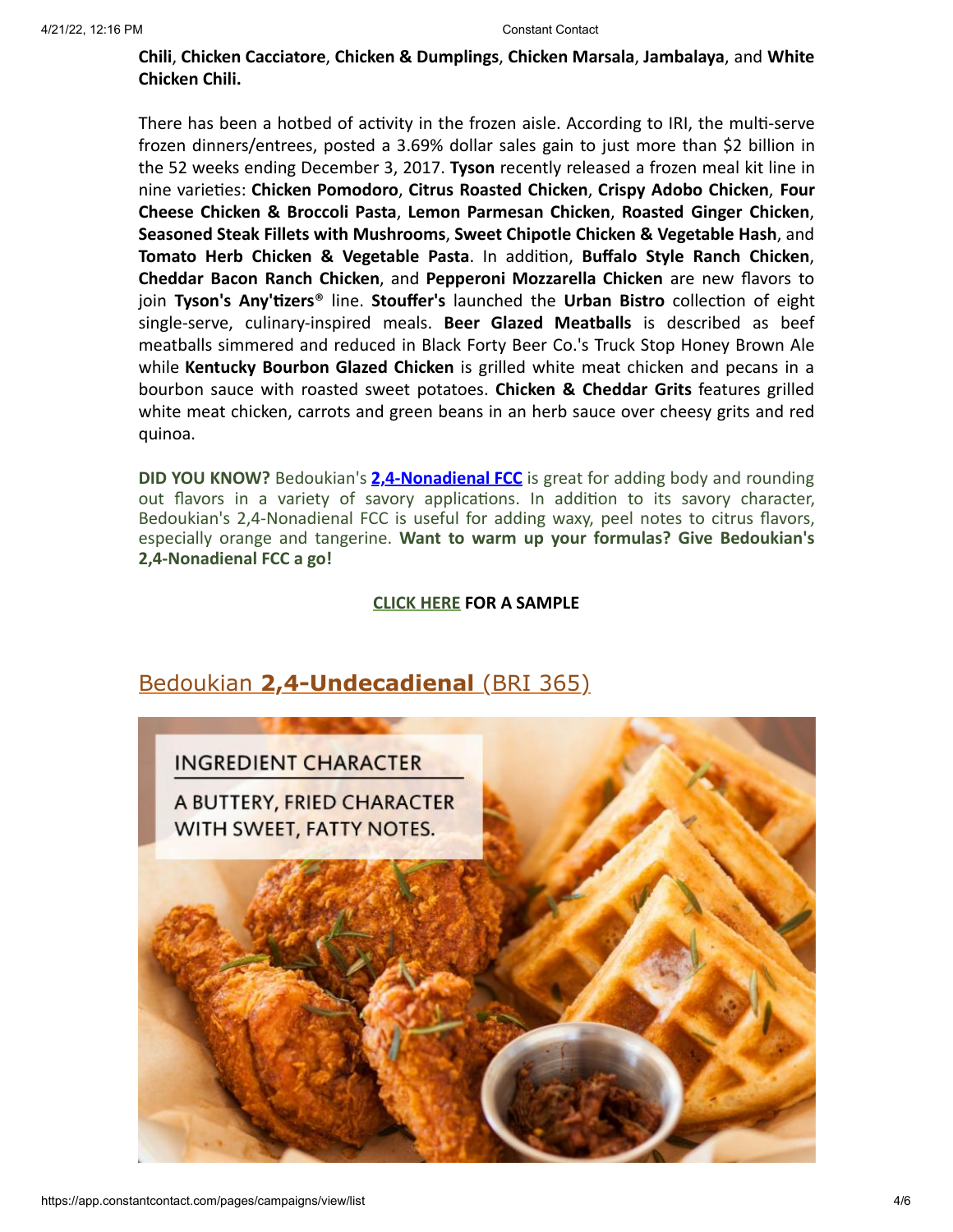Fried chicken has been having a moment. Fine-dining chefs as well as QSRs are embracing it. According to Euromonitor International, chicken sales at limited-service restaurants and burger-centric eateries, jumped 42.1% between 2011 and 2016 with a significant portion coming from fried chicken. Southern fried chicken is the most popular inspiration for chicken sandwiches, tenders, and nuggets. Fried Chicken is so popular that it has its own national food holiday celebrated annually on July 6.

This summer, **KFC** launched a limited edition **Pickle Fried Chicken** sandwich, which highlighted classic Extra Crispy Chicken with pickles and a pickle sauce. In September, **Shake Shack** test marketed its new **Chick'n Bites** a.k.a. **Shack Nugs**, which will roll out to other U.S. locations in October. **Burger King** just launched new **Crispy Chicken Tenders**. **Taco Bell** has been test marketing its **Chicken Tortada** at select locations in Kansas City, Missouri. The soft flour tortilla is stuffed with Naked Chicken Chips, red tortilla strips, lettuce, cheese, pico de gallo, and a choice of Avocado Ranch or Mango Habanero sauce. **Subway** is offering a new **Homestyle Crispy Chicken Sandwich**, which features a breaded white meat crispy chicken strip patty, cheese, salad toppings and new Smokey Honey Mustard Sauce on a choice of bread while **Blimpie** is offering a new **Sriracha Buffalo Chicken Panini**. The Sriracha Buffalo Chicken Panini showcases buffalo chicken, bacon, melted cheddar, jalapeños and sweet Sriracha sauce sandwiched between two pieces of grilled pretzel bread. **Carl's Jr**. expanded its \$5 All Star Meal portfolio with the new **Fiery Chicken Sandwich All Star Meal** that is made with a spicy chicken patty topped with melted pepper jack cheese and pickled jalapeños on a toasted bun.

Fried Chicken is even fashionable. In April 2018, **Glossier**, the cult-followed beauty brand, collaborated with **Rhea's Café**, the San Francisco restaurant known for its buttermilk fried chicken sandwich, for a month long pop-up store.

This culinary delight is inspiring packaged foods such as ice cream and potato chips. **Coolhaus** ice cream offers a **Fried Chicken and Waffles** flavor made with brown butter maple ice cream, maple candied chicken skins and caramelized waffles. In the snack arena, **Pringles** launched a limited edition **Nashville Hot Chicken** potato chip and similarly **Kroger** offers **Nashville Style Kettle Cooked Hot Chicken Potato Chips**. In China, **Mondelez International** launched a **Hot Chicken Wing** flavored **Oreo** cookie, which features an orange-colored hot chicken wing-flavored creme center.

**DID YOU KNOW?** An excellent addition to savory flavors - imparting authentic, buttery, fried chicken fat notes, Bedoukian's **[2,4-Undecadienal](https://search.bedoukian.com/flavorfragrance/ff_product.asp?method=POP&id=365)** can also be useful in various nut formulations, especially hazelnut due to its fatty character. **Looking to satisfy your palette? Indulge in Bedoukian's 2,4-Undecadienal!**

### **[CLICK HERE](mailto:customerservice@bedoukian.com?subject=Bedoukian%20Bulletin%20-%20Fall%202018&body=Hello%2C%0A%0AI%20would%20like%20to%20request%20free%20samples%20of%20each%20product%20advertised%20in%20the%20Fall%202018%20Bedoukian%20Bulletin!) FOR A SAMPLE**

Copyright © 2018. All Rights Reserved.

View our profile on Linked in

Bedoukian Research Inc, 6 Commerce Drive, Danbury, CT 06810

[SafeUnsubscribe™ {recipient's email}](https://visitor.constantcontact.com/do?p=un&mse=001tFro5SipzUfAgD5Xrz9EaDaRdFi9WZ0z&t=001KnNWZbvGTF-Iq2M-eiRwMw%3D%3D&id=001b-xBWU3VMkdAJ6tFcpkOcsifzWScXIdR&llr=o459zwsab)